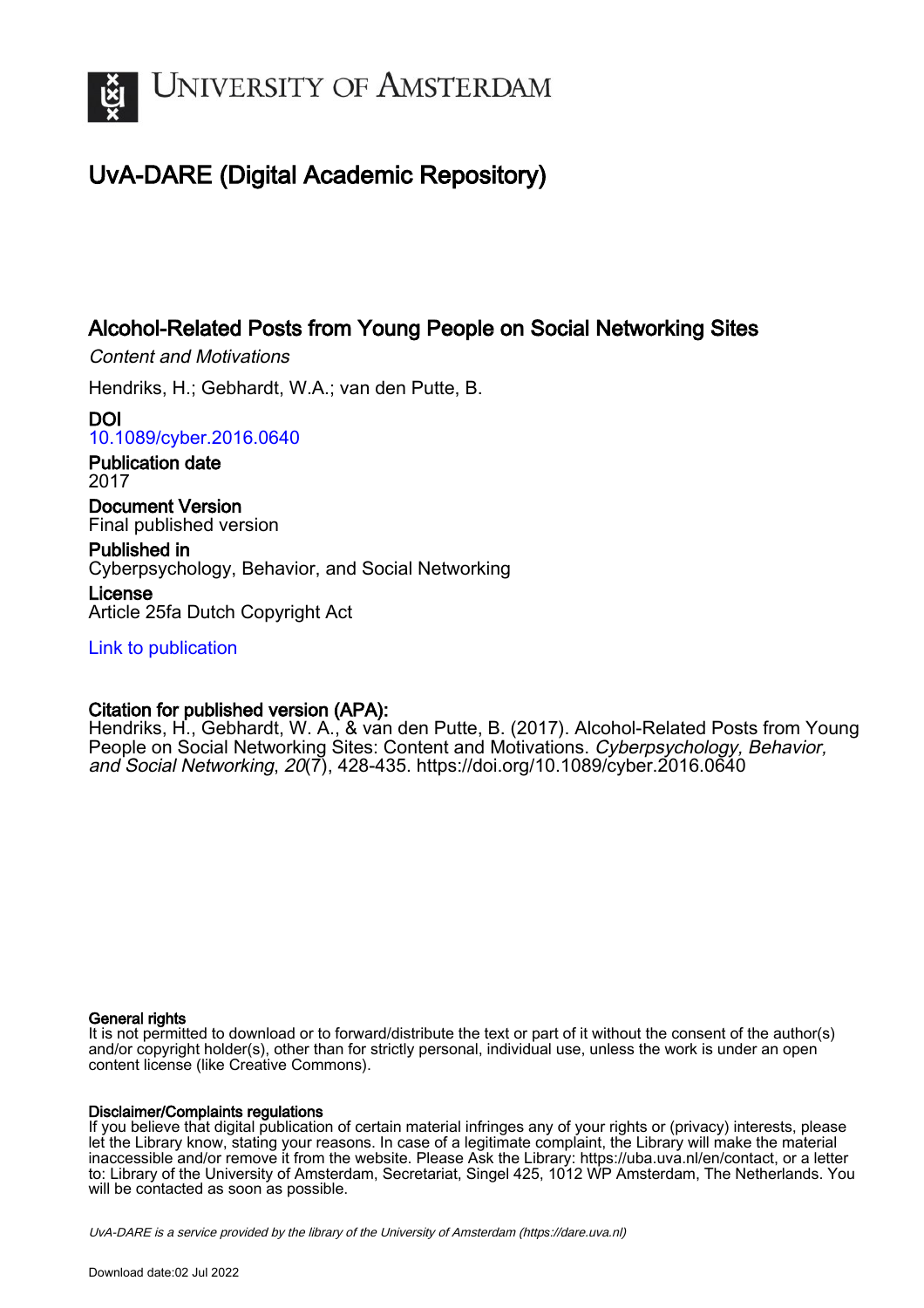# Alcohol-Related Posts from Young People on Social Networking Sites: Content and Motivations

Hanneke Hendriks, PhD,<sup>1</sup> Winifred A. Gebhardt, PhD,<sup>2</sup> and Bas van den Putte, PhD<sup>1,3</sup>

### Abstract

Many young people place alcohol-related posts on social networking sites (SNS) which can result in undesirable effects. Although several recent studies have investigated the occurrence of alcohol-related SNS use, it is neither clear (a) what type of alcohol posts are placed on SNS, (b) the motivations to place alcohol posts, nor (c) which young people are most likely to place alcohol posts. This study addressed these three goals. A large cross-sectional study among young participants (12–30 years; *N*= 561) assessed the posting of different types of alcohol posts, the motivations to (not) post these posts, and potential differences in posting between subgroups (i.e., in terms of age, gender, and religion). Participants reported that they most often placed moderate, instead of more extreme, alcohol posts, in particular, when alcohol was present in the post ''by chance''. Furthermore, they indicated to post alcohol-related content mostly for entertainment reasons. Finally, we found differences in self-reported posting and motivations to post according to age, gender, and religion. These findings provide relevant implications for future interventions aiming to decrease alcohol posts, for example, by making participants aware of their posting behavior and by targeting specific at risk groups. Future research should explore the effectiveness of such intervention strategies and should investigate whether alcohol posts lead to an underestimation of alcohol-related risks.

Keywords: social networking sites, social media, motivations to post, alcohol posts, alcohol

 $\mathbf{M}$  any young people engage in excessive and frequent alcohol use,<sup>1</sup> increasing the odds of severe accidents and vandalism, brain damage, and alcohol addiction.<sup>2,3</sup> Research has shown that interpersonal communication can strongly influence alcohol consumption, in line with classic communication theories such as the two-step flow theory and the diffusion of innovation theory.<sup>4,5</sup> That is, communicating (versus not communicating) about alcohol and communicating positively about drinking have been related to an increase in alcohol behaviors. $6-8$  Most previous research on interpersonal communication about alcohol has focused on offline, face-to-face, contexts. However, interpersonal interactions increasingly take place online, especially on social networking sites  $(SNS<sup>9,10</sup>)$ . Alcohol is a recurrent topic on SNS and there are indications that alcohol-related content could result in detrimental effects.<sup>11</sup> Currently, little is known about what alcohol content young people post on SNS and why they do this. The overall goal of our study is to provide insight into which alcohol-related content young people say

they post on SNS and which motives they have to place such content, thereby providing important information for future interventions.

#### Alcohol content on SNS

Several recent studies have shown that many young people use SNS to post alcohol-related content (with percentages varying between 36–96 percent<sup>12–14</sup>). For example, in their study on alcohol and social media, Beullens and Schepers<sup>15</sup> observed that 96 percent of college students placed alcoholrelated posts (henceforth: alcohol posts). Moreover, Moreno et al.<sup>13,16</sup> found that alcohol posts were often positive about alcohol. Some indications exist linking such positive posts about alcohol to increased alcohol use and severe negative health consequences, $^{11}$  thereby increasing the need for interventions aiming to decrease alcohol posts.

Although previous studies have studied the occurrence of alcohol posts, $10,17$  the exact content of these alcohol posts

<sup>&</sup>lt;sup>1</sup>Amsterdam School of Communication Research, University of Amsterdam, Amsterdam, The Netherlands.

<sup>2</sup> Health, Medical, and Neuropsychology, Leiden University, Leiden, The Netherlands. 3 Trimbos Institute, Netherlands Institute for Mental Health and Addiction, Utrecht, The Netherlands.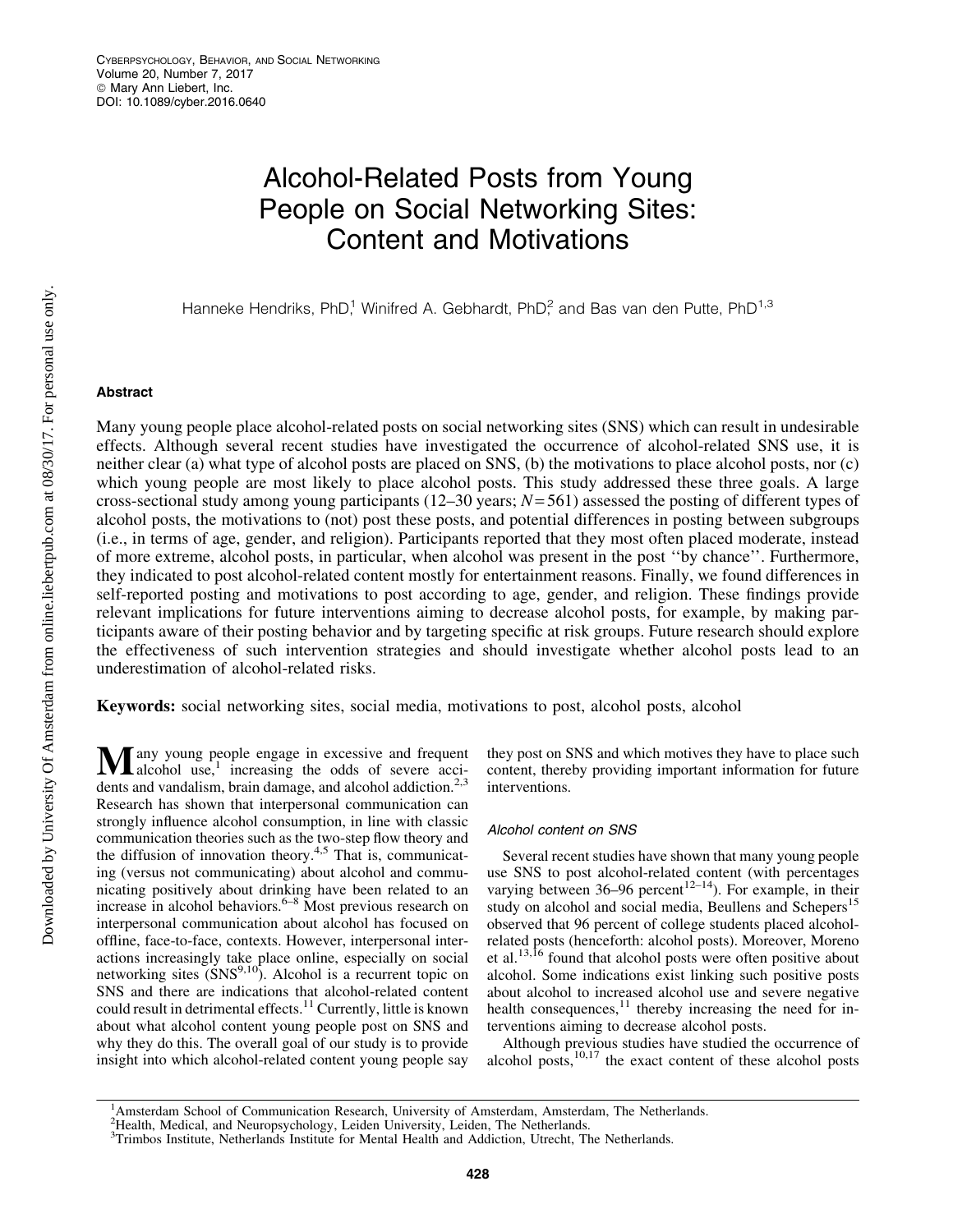has not often been investigated. A few recent studies on alcohol-related content have made a first step toward analyzing the content of alcohol posts, $15$  in particular, by distinguishing between posts focused on ''normal'' alcohol use and those focused on "intoxication"<sup>13,14,16</sup> and by suggesting that ''intoxication'' posts are less prevalent, but more predictive of alcohol abuse. In the current study, we further extend these categories by also distinguishing between posts in which alcohol is really the focus of the image versus posts in which alcohol is present in the background by ''chance''. We expect that the occurrence and frequency of these various posts may differ, as well as the motivations to post them.

#### Motivations to post

Besides studying the content of alcohol-related posts, it is also important to understand the motivations behind the posting of such content. However, to date no studies have investigated *why* young people post alcohol-related content. Therefore, as a starting point for our study, we turned to research on general motivations to use SNS. This research frequently draws from the uses and gratifications  $(U&G)$ theory, which focuses on the reasons why people use certain media.<sup>18,19</sup> People use SNS for a myriad of reasons.<sup>20,21</sup> Posting status updates and photos is often motivated by social reasons or entertainment reasons.<sup>20,22</sup> Furthermore, identity expression and information reasons are also important motivations to engage in social media.20,21,23 In the present study, we apply this U&G approach to analyze alcohol-related posts, and we investigate whether young people place alcohol posts for social, entertainment, identification, and/or information reasons. Furthermore, we also investigate the motivations to *not* post alcohol content.

#### Who posts alcohol posts?

Evidence of group-based differences in posting of alcohol content is scarce and not conclusive. It appears that older adolescents place more alcohol posts than younger adolescents.12,24 Furthermore, although some studies found that men post more alcohol posts than women,<sup>16</sup> other studies<sup>15,24</sup> have found no gender differences. Moreover, whether subgroups of young people differ in terms of types of alcohol posts, or in terms of the motivations to post such content, has not yet been examined. This is unfortunate, because such insight could provide suggestions who to specifically target in future interventions. In line with previous studies we investigate age and gender as important factors that may determine posting of alcohol content. In addition, we also investigate religion as a relevant factor. $^{25}$ 

#### The present study

In short, the overall goal of this study is to provide insight into alcohol-related content on SNS. For this purpose, we address three research questions, to be addressed in a crosssectional survey study:

*RQ1*: What type of alcohol posts, and how often, do young people post?

*RQ2*: Why do young people post, and why do some of them *not* post, alcohol posts?

*RQ3*: Do subgroups of young people in terms of age, gender, and religion differ in the occurrence of posting and in their motivations to do so?

#### Method

#### Participants and design

In this study, 724 young people participated. Participants were part of a large Dutch representative sample, recruited by panel company *I&O Research* (response rate of participants within the target group was  $\sim 20$  percent). 163 participants were omitted from analyses, because (a) they gave nonanswers and/or failed two attention checks  $(n=65)$ , (b) they were impossibly fast in answering the questionnaire  $(n=17)$ , or (c) because they did not fall into the intended age group of  $12-30$  years  $(n=81)$ . This resulted in 561 participants to be analyzed ( $M_{\text{age}} = 21.78$ ,  $SD_{\text{age}} = 3.77$ , range<sub>age</sub> = 12–30 years, 172 men, 389 women, 56 high school students, 505 college students).

#### Procedure

Participants were approached through e-mail. After providing informed consent (and informed consent of the parents, in case of underage participants), participants were requested to fill out the online questionnaire. After completing the questionnaire, participants were thanked and rewarded for their participation. Participants received five Euros as a reward. This study was approved by the university's ethics committee.

#### Measures

Demographics. We measured age, gender, and religion (''are you religious?'' *no/yes*) to look at group differences in terms of posting and motivations.

Alcohol-related SNS use. Occurrence and frequency of posting alcohol posts on Facebook and/or Instagram were measured using four specific examples of types of alcohol posts. As argued in the introduction, we focused on four posts varying in the degree to which they showed moderate or excessive alcohol use (i.e., in line with<sup>13,14,16</sup>) and varying in the degree to which alcohol was the focus of the post or more visible in the background. We chose for specific examples, instead of general descriptions of the four types of alcohol posts, because our pilot studies showed that participants have varying ideas about what an alcohol post is. Therefore, we showed participants four examples of alcohol posts (see Table 1) and asked separately for each example whether they had posted such a post in the past (i.e., occurrence of posting;  $0 = No$ , *I have never posted such an alcohol post;* 1 = *Yes, I have posted such an alcohol post in the past*). These four examples were based on two extensive think aloud pilot studies, $2^6$  in which participants were shown multiple examples of alcohol posts. The four posts that were recognized as the ''most typical alcohol posts'', while varying in the degree of intoxication and focus on alcohol, were chosen for this study. If participants in the main study indicated to have posted such a post in the past, we further asked them how frequently they had posted such posts (i.e., frequency of posting; varying from (1) *once a year or less* to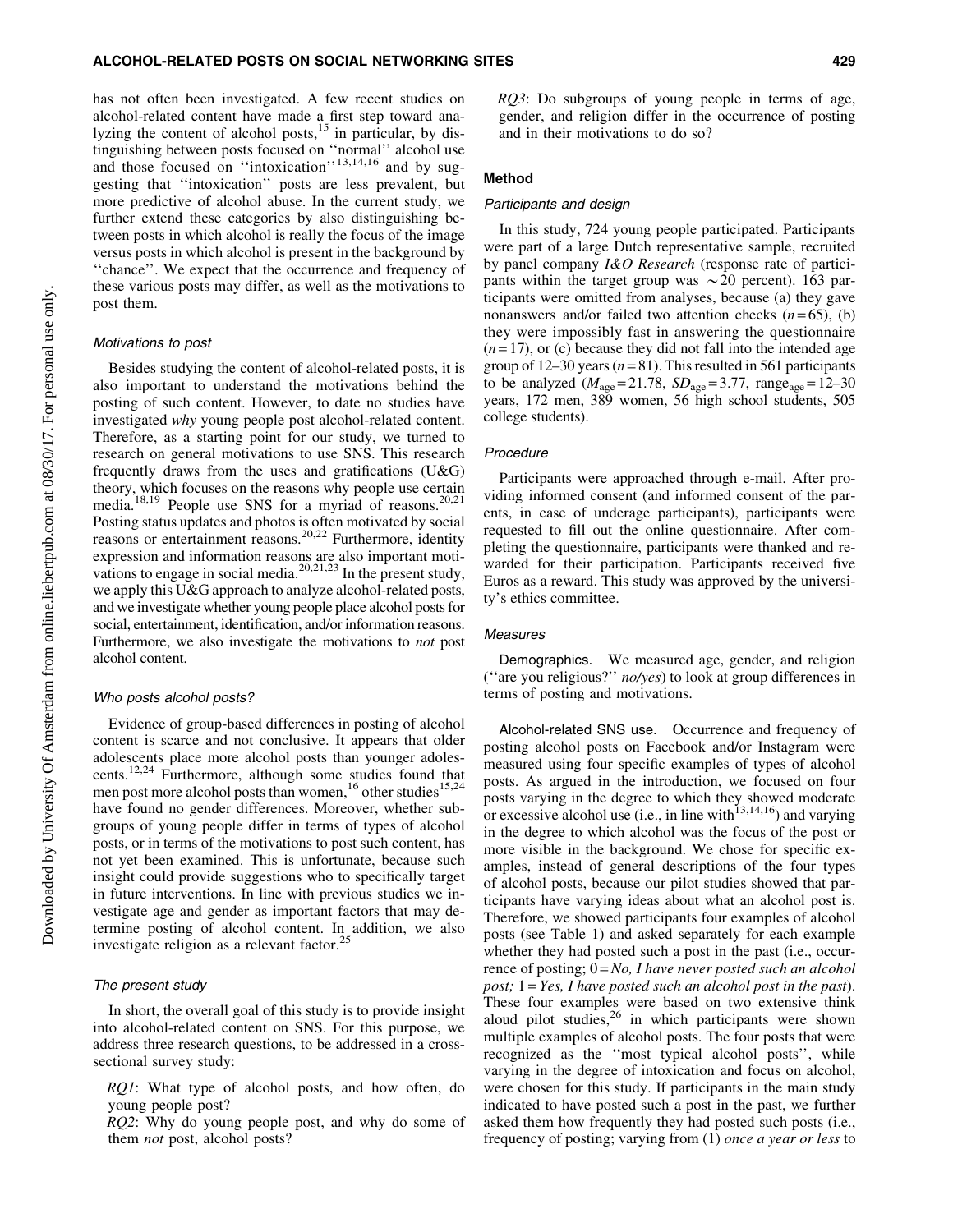Downloaded by University Of Amsterdam from online.liebertpub.com at 08/30/17. For personal use only. Downloaded by University Of Amsterdam from online.liebertpub.com at 08/30/17. For personal use only.

| 1. FOUR TYPES OF ALCOHOL POSTS AND DESCRIPTIONS<br>TABLE | 4 (drinking game)<br>Alcohol post       | Stef Stuntpiloot + bler = goed spell<br>Be "Comment" 56 minutes ago "@                     | challenge (e.g., the Neknomination-<br>challenge), or a "regular" board—or<br>post 2: A photo, video, or text in Alcohol post 3: A photo or video Alcohol post 4: A photo, video, or text<br>card game in which the goal is to<br>drink (a lot of) alcohol. This photo<br>which refers to a drinking game.<br>This can be an online game or<br>is an example of such a post. |
|----------------------------------------------------------|-----------------------------------------|--------------------------------------------------------------------------------------------|------------------------------------------------------------------------------------------------------------------------------------------------------------------------------------------------------------------------------------------------------------------------------------------------------------------------------------------------------------------------------|
|                                                          | Alcohol post<br>$3$ (drunken)           | GEFELI LAMMETJE III (6)(6)<br>Like - Comment - Share                                       | very intoxicated or drunk.<br>in which you or others are<br>This photo is an example<br>of such a post.                                                                                                                                                                                                                                                                      |
|                                                          | (alcohol focus)<br>Alcohol post 2       | In @ Barcelona (Spanje).<br>A Delen<br><b>Reactle</b><br>ber 2014 - Jr.<br>Ir Vind Ik leuk | which an alcoholic drink is the focus<br>a photo in which a beer fills up most<br>of the image or a post which is clearly<br>of the post. Think about, for example,<br>centered around a bottle of whisky.<br>This photo is an example of such<br>Alcohol<br>a pos                                                                                                           |
|                                                          | (alcohol-in-background)<br>Alcohol post | en 7 anderen<br>+ Deler<br><b>W</b> Reagerer<br>27 augustus - Ja<br>de Vind ik leuk        | chance because you or others hold<br>example, during a dinner or party).<br>Description Alcohol post 1: A photo or video in<br>which alcohol is in the image by<br>This photo is an example of such<br>or drink alcoholic drinks (for<br>a post.                                                                                                                             |
|                                                          | Post                                    | Image                                                                                      |                                                                                                                                                                                                                                                                                                                                                                              |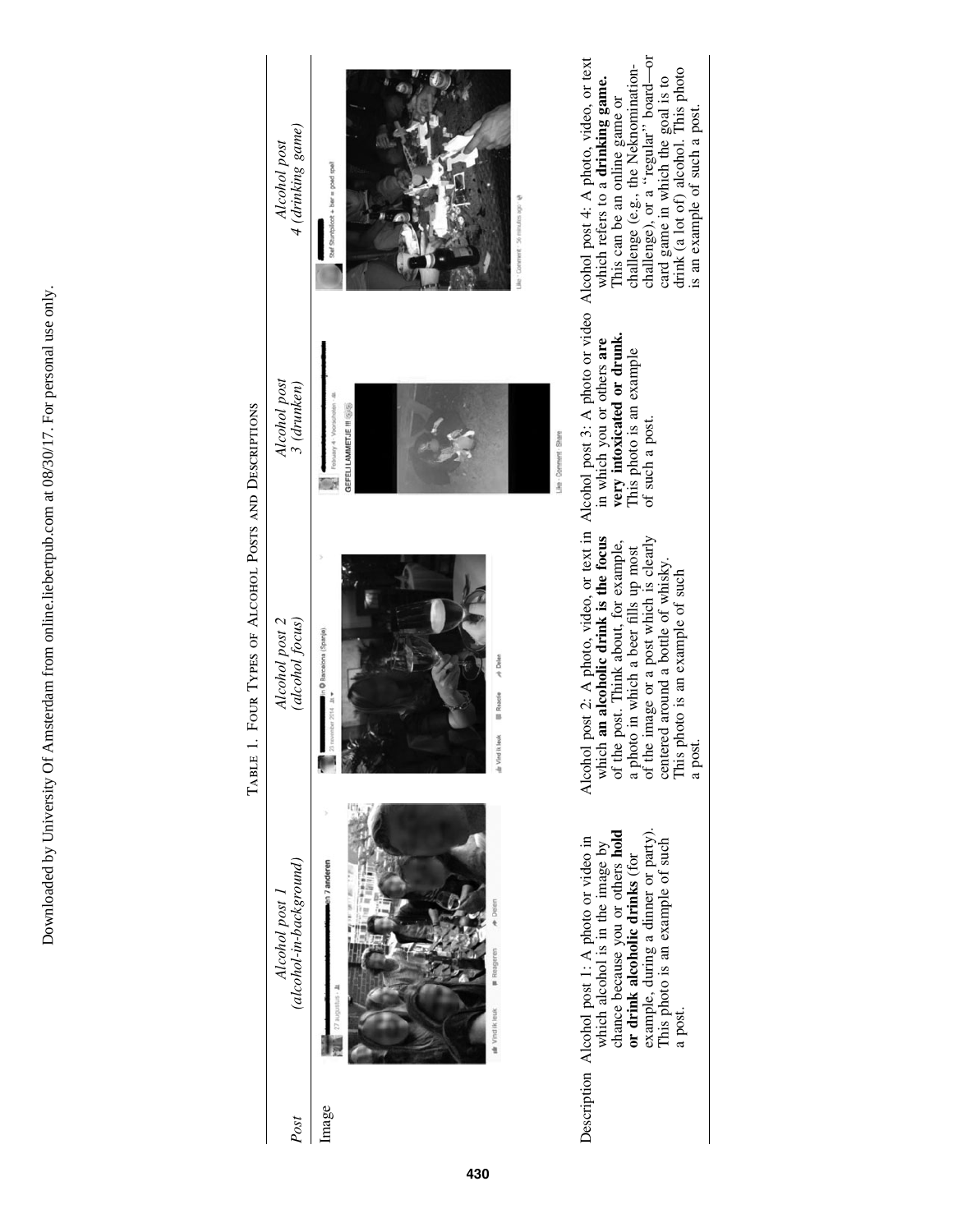(12) *10 times a day or more*). After this, we asked an openended question about the differences of these posts, ''Do you find the earlier shown examples of alcohol posts to be different from one another? Please explain.''

#### Alcohol-related SNS motivations

*Motivations to post.* When participants indicated to have posted one or more of these four alcohol posts, we asked them why they had done so. For reasons of questionnaire length and respondent fatigue, this was done in general and not separately for each type of post. We first offered the open-ended question ''Can you explain why you post alcohol posts?'' Next, we provided 24 reasons to which participants had to indicate whether they found this a reason to post alcohol posts (1 = *disagree completely* to 7 = *agree completely*). An example item is ''I post alcohol posts, because people around me also post alcohol posts.'' To test these motivations, we conducted two extensive think aloud pilot studies<sup>26</sup> during which participants were asked to talk aloud while answering the motivation questions, thereby revealing which items were not understandable or not applicable. Items

*Motivations not to post.* The participants who had indicated to have never posted any alcohol posts in the past were asked why they did not post alcohol posts. Participants were provided with several reasons and had to indicate whether they found this a reason to not post alcohol posts  $(1 = dis$ *agree completely* to 7 = *agree completely*). An example item is ''I do not post alcohol posts, because I want to come across as a serious and thoughtful person'' (see Table 3).

#### **Results**

#### Occurrence and frequency of alcohol posts

To address RQ1, we first focused on the occurrence of posting of the four alcohol posts. A large majority of the

|  |  | TABLE 2. MOTIVES TO PLACE ALCOHOL POSTS |  |
|--|--|-----------------------------------------|--|
|  |  |                                         |  |

| <b>Motives</b>                                                                                     | M    | <b>SD</b> | A reason $(7-5)$ ;<br>$n(\%)$ | <i>Neutral</i> $(4)$ :<br>$n(\%)$ | Not a reason<br>$(3-1)$ ; n $(\%)$ |
|----------------------------------------------------------------------------------------------------|------|-----------|-------------------------------|-----------------------------------|------------------------------------|
| Entertainment dimension (scale)                                                                    | 4.94 | 1.09      |                               |                                   |                                    |
| To show that I was present at a (fun) event                                                        | 5.40 | 1.37      | 300 (86.7)                    | 19(5.5)                           | 27(7.8)                            |
| To share the "gezelligheid" of the moment<br>(Dutch for "sociable/cosy")                           | 5.39 | 1.46      | 297 (85.8)                    | 25(7.2)                           | 34(9.8)                            |
| Because the post is fun                                                                            | 5.35 | 1.31      | 286 (82.7)                    | 34(9.8)                           | 26(7.5)                            |
| To share a positive feeling with others                                                            | 4.85 | 1.58      | 250 (72.3)                    | 43 (12.4)                         | 53 (15.3)                          |
| Because the post is positive                                                                       | 4.74 | 1.59      | 229 (66.2)                    | 53 (15.3)                         | 64 (18.5)                          |
| To entertain myself and others                                                                     | 3.88 | 1.72      | 164 (47.4)                    | 66 (19.1)                         | 116(33.5)                          |
| Information dimension (scale)                                                                      | 3.10 | 1.14      |                               |                                   |                                    |
| To show everything I am experiencing                                                               | 4.38 | 1.73      | 208(60.1)                     | 50 (14.4)                         | 88 (25.4)                          |
| To share personal information about myself                                                         | 3.09 | 1.66      | 85 (24.6)                     | 72 (20.8)                         | 189 (54.6)                         |
| To share information about alcohol                                                                 | 1.83 | 1.29      | 20(5.8)                       | 20(5.8)                           | 306 (88.4)                         |
| Social dimension (scale)                                                                           | 2.55 | 1.19      |                               |                                   |                                    |
| To show I am a social person                                                                       | 3.71 | 1.72      | 145(41.9)                     | 74 (21.4)                         | 127(36.7)                          |
| To stay socially connected with others                                                             | 3.53 | 1.77      | 132(38.1)                     | 73(21.1)                          | 141 (40.8)                         |
| To get attention from others                                                                       | 2.42 | 1.55      | 48 (13.9)                     | 44 (12.7)                         | 254 (73.4)                         |
| To show I am hip/cool                                                                              | 2.27 | 1.47      | 37(10.7)                      | 45(13.0)                          | 264 (76.3)                         |
| To get more likes and comments from others                                                         | 2.27 | 1.46      | 37(10.7)                      | 40(11.6)                          | 269 (77.7)                         |
| Because people around me also post alcohol posts                                                   | 2.25 | 1.54      | 42(12.1)                      | 34(9.8)                           | 270 (78.0)                         |
| To show I am popular and have (a lot of) friends                                                   | 2.23 | 1.47      | 35(10.1)                      | 45(13.0)                          | 266 (76.9)                         |
| To be/become popular                                                                               | 2.18 | 1.46      | 33(9.5)                       | 38 (10.9)                         | 275 (79.5)                         |
| To fit in                                                                                          | 2.13 | 1.42      | 34(9.8)                       | 32(9.2)                           | 280 (80.9)                         |
| Identification dimension (scale)                                                                   | 2.22 | 1.29      |                               |                                   |                                    |
| To show I am a fan of alcohol                                                                      | 2.40 | 1.54      | 42(12.1)                      | 49 (14.2)                         | 255 (73.7)                         |
| To show that drinking alcohol is a part of who I am                                                | 2.36 | 1.54      | 38 (11.0)                     | 53 (15.3)                         | 255 (73.7)                         |
| To show that I belong to the group of alcohol drinkers                                             | 1.90 | 1.31      | 25(7.2)                       | 17(4.9)                           | 304 (87.9)                         |
| Additional items                                                                                   |      |           |                               |                                   |                                    |
| Because the alcohol is in the image accidently, the<br>post is not necessarily centered on alcohol | 5.88 | 1.45      | 304 (87.9)                    | 17(4.9)                           | 25(7.2)                            |
| I do not intentionally post alcohol posts, I do this                                               | 4.55 | 1.87      | 201(58.1)                     | 55 (15.9)                         | 90(26.0)                           |
| without consciously thinking about it<br>Because I like to make a little bit of a fool of          | 2.11 | 1.56      | 40(11.6)                      | 23(6.6)                           | 283 (81.8)                         |
| someone (e.g., by posting drunken pictures)                                                        |      |           |                               |                                   |                                    |

Numbers and percentages are based on the participants who have placed alcohol posts  $(n=346)$ .

SD, standard deviation.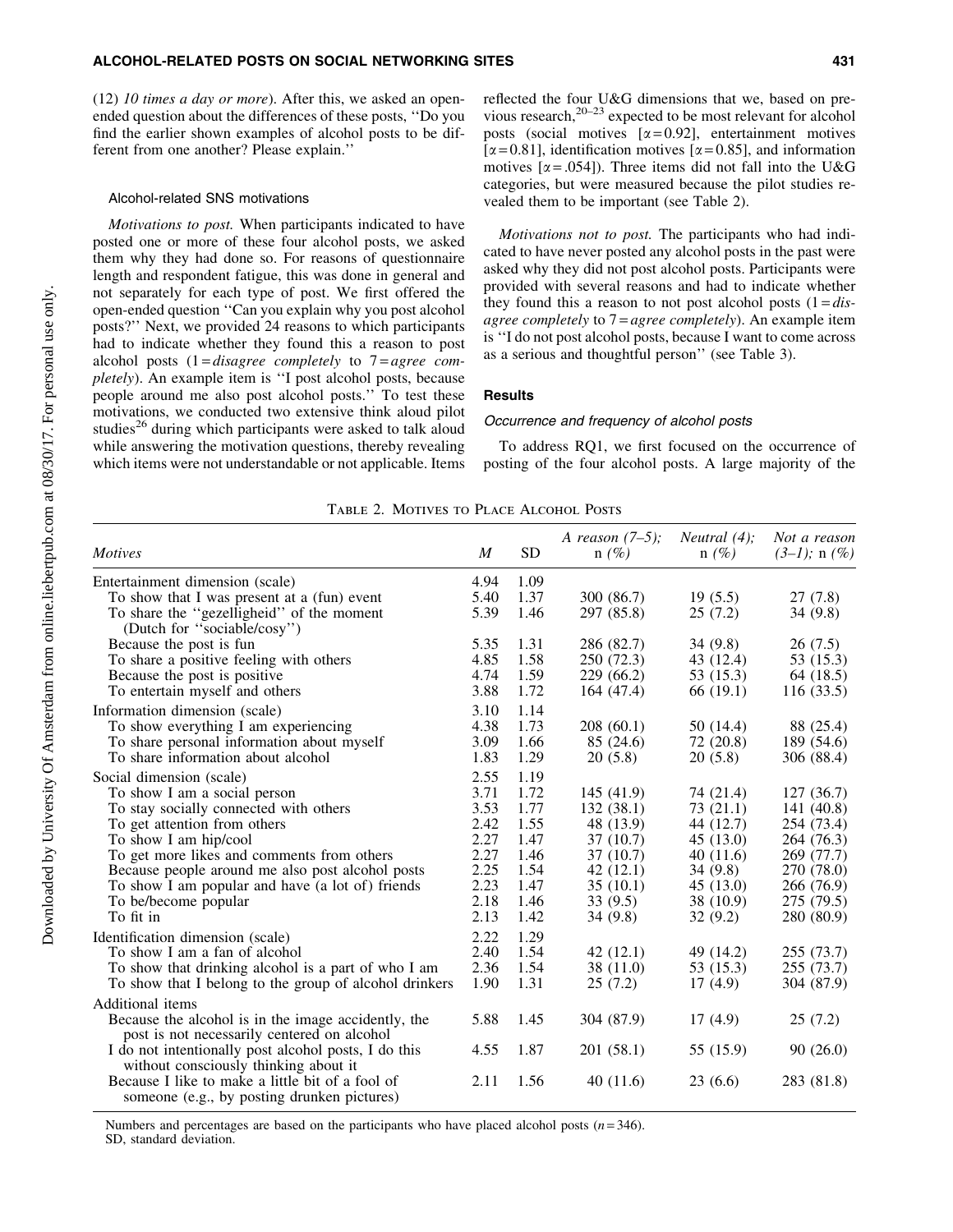| <i>Motives</i>                                                                 | M    | <b>SD</b> | A reason $(7-5)$ :<br>$n(\%)$ | <i>Neutral</i> $(4)$ :<br>$n(\%)$ | Not a reason<br>$(3-1)$ ; n $(\%)$ |
|--------------------------------------------------------------------------------|------|-----------|-------------------------------|-----------------------------------|------------------------------------|
| Because I find this stupid                                                     | 5.58 | 1.53      | 174 (80.9)                    | 19(8.8)                           | 22(10.2)                           |
| Because I (almost) drink no alcohol and do not come<br>in contact with alcohol | 5.27 | 2.05      | 152 (70.7)                    | 15(7.0)                           | 48 (22.3)                          |
| Because alcohol drinking is not a part of who I am                             | 5.08 | 1.88      | 137 (63.7)                    | 30 (14.0)                         | 48 (22.3)                          |
| Because I hardly post any posts whatsoever                                     | 5.01 | 1.85      | 143 (66.5)                    | 29(13.5)                          | 43 $(20.0)$                        |
| Because I am scared that potential future employers<br>could see this          | 4.93 | 1.80      | 145 (67.4)                    | 30(14.0)                          | 40(18.6)                           |
| Because I might regret this                                                    | 4.73 | 1.74      | 135(62.8)                     | 39(18.1)                          | 41(19.1)                           |
| Because I want to come across as a serious and<br>thoughtful person            | 4.61 | 1.80      | 122(56.7)                     | 41 (19.1)                         | 52 (24.2)                          |
| Because I am scared for how I will come across<br>to others                    | 3.61 | 1.86      | 76 (35.3)                     | 42 (19.5)                         | 97(45.1)                           |
| Because people around me would not approve of this                             | 3.38 | 1.79      | 67 (31.2)                     | 50 (23.3)                         | 108(50.2)                          |
| Because I am scared that my parents could see this                             | 2.70 | 1.63      | 33 (15.3)                     | 37 (17.2)                         | 145 (67.4)                         |

Table 3. Motives to Not Place Alcohol Posts

Numbers and percentages are based on the participants who do not place any alcohol posts  $(n=215)$ .

respondents reported placing an alcohol post resembling Alcohol post one (i.e., henceforth ''*alcohol-in-background post*") in the past  $(n=327, 58.3$  percent). Placement of Alcohol post two (i.e., henceforth ''*alcohol-focus post*'') was also reported by quite many young people; however, to a lesser extent than the alcohol-in-background post  $(n=187,$ 33.3 percent). Only a small minority of respondents reported to have placed Alcohol post three (i.e., henceforth ''*drunken post*,'' *n* = 26, 4.6 percent) and four (i.e., henceforth ''*drinkinggame post*,'' *n* = 50, 8.9 percent). Concerning frequency, respondents indicated that they placed the alcohol-inbackground post most frequently, at least once per 6 months by 35.3 percent  $(n=198)$ , followed by the alcohol-focus post (16.2 percent,  $n=91$ ), drinking-game post (2.7 percent,  $n=15$ ), and drunken post (1.8 percent,  $n=10$ ).

The fact that the alcohol-in-background post (and to a lesser extent the alcohol-focus post) appeared to be placed by more participants and more frequently than the drinkinggame post and drunken post also became apparent by looking at participants' responses to the open-ended question about the differences between the posts. Common responses indicated that the alcohol-in-background post and alcohol-focus post were acceptable and the drunken post (especially) and the drinking-game post were not. For example, one respondent said *''I do not mind posting the posts with alcohol in the background, or more in the center of the post. However, the drinking game or the post with a binge drinker on the ground is more absurd than normal.''* Another participant stated *''I think that the post with two individuals toasting is acceptable. The photo with multiple people at the table is also okay, but the drinking game and the photo with drunk people are really unacceptable.''*

#### Motivations to (not) post alcohol posts

To investigate RQ2, we focused on motivations. The most relevant motivation dimension for posting alcohol posts was the entertainment motivation  $(M=4.94, SD=1.09)$ . The most relevant entertainment items indicated that young people mostly posted alcohol posts because they found these posts fun (82.7–86.7 percent). In addition, they indicated that through posting they wanted to share ''gezellige'' (Dutch for ''sociable''/''cozy'') moments (85.8 percent). The other motivation dimensions, information motives  $(M=3.10, SD=$ 1.14), social motives  $(M=2.55, SD=1.19)$ , and identification motives  $(M = 2.22, SD = 1.29)$ , were listed less often as reasons to post alcohol posts. The individual items reflecting these dimensions indicated that wanting to be/become popular (9.5 percent), appearing to belong to the group of alcohol drinkers (7.2 percent), or giving information about alcohol (5.8 percent) were *not* main reasons to post alcohol posts. Thus, participants appear to mainly post alcohol posts because they find them entertaining. Of additional note, a striking percentage (87.9 percent) of participants indicated that their alcohol posts were not necessarily focused on the alcohol, but that alcohol was more or less accidently present in the image, see Table 2.

That entertainment motives were especially important reasons to post alcohol posts was also strongly suggested by the answers to the open-ended motivation question. Many participants made remarks such as "...Because the photos are *funny'' and ''To show it is a fun evening.''* Many participants also remarked that the alcohol was not the focus of the picture by stating that *''It was a nice moment where there happened to be alcohol. I share it for the moment, not the alcohol,''* and *''This is not consciously done, but more unconsciously.''*

Furthermore, we also investigated the motivations not to post alcohol posts. The participants who answered these questions indicated that they have never posted any alcohol posts in the past  $(n=215)$ . The most important reason to not place alcohol posts was that people thought placing alcohol posts was ''stupid'' (80.9 percent). Furthermore, these participants indicated that they (almost) drank no alcohol (70.7 percent), that they did not want to scare off future employers (67.4 percent), that alcohol was not part of who they are (63.7 percent), and that they wanted to come across as a serious person (56.7 percent). Interestingly, few participants indicated that being scared that parents may see the alcohol post was a reason for them to not post an alcohol post (15.3 percent), see Table 3.

Answers to an open-ended question revealed that although some participants argued that all four alcohol posts are stupid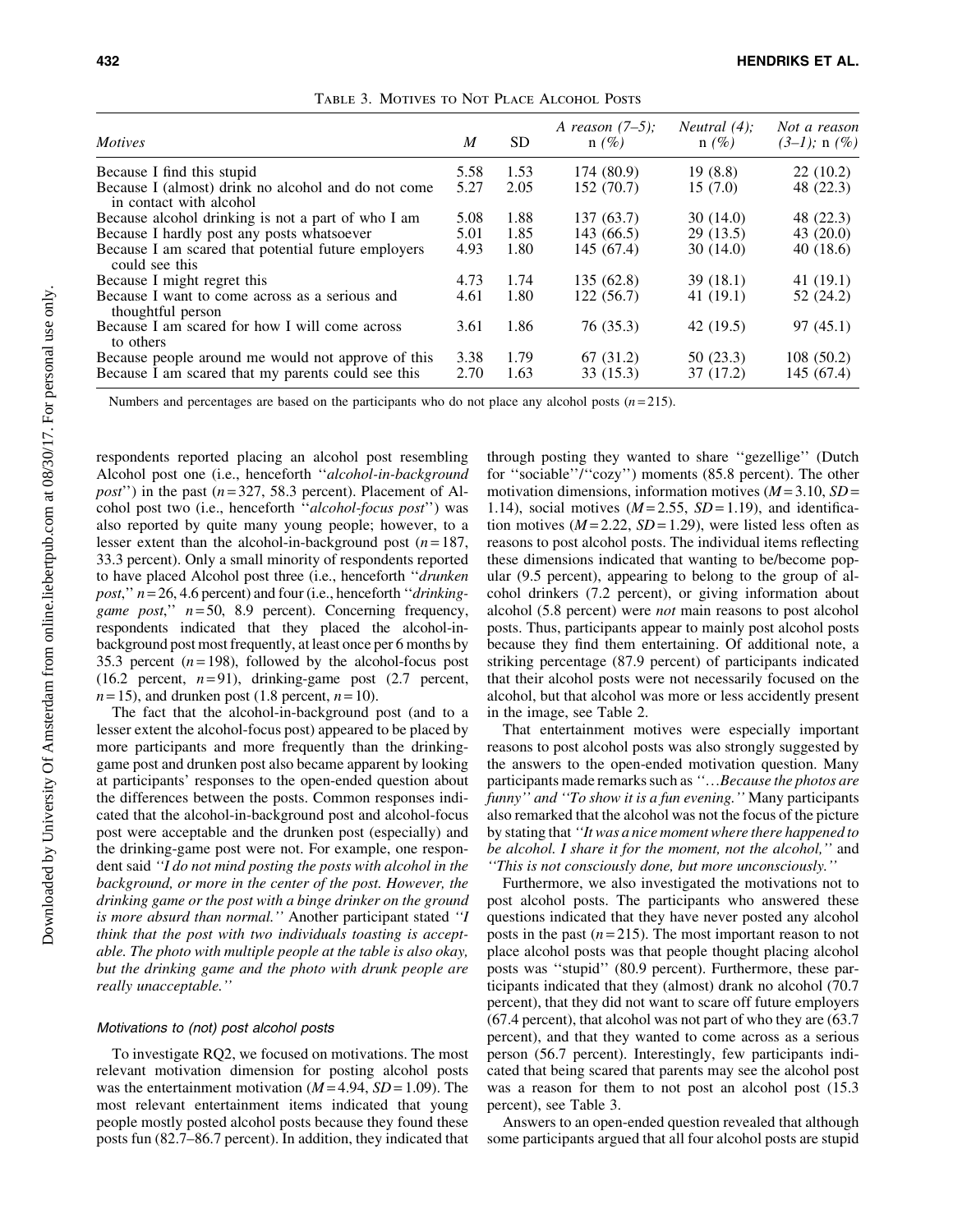#### ALCOHOL-RELATED POSTS ON SOCIAL NETWORKING SITES 433

and that ''*you just should not posts about alcohol*'' and ''*all four alcohol posts are not done*,'' most participants argued that some alcohol posts are more stupid than others. Especially the drunken posts and drinking-game posts were often described as ''*stupid*,'' ''*dumb,*'' and ''*not smart*'' because these can pose problems for them when other people see these posts. Drunken posts were also often described as ''*disrespectful*'' and ''*shameful*," and it was mentioned that these posts showed that people ''*crossed a line*,'' which participants considered ''*really inappropriate*,'' ''*antisocial*,'' and ''*really not done*.''

#### Group differences in occurrence and motivations

To explore RQ3 on group differences in terms of age, gender, and religion, we calculated chi-square values (for occurrence of posting) and conducted analysis of variances (for motivations).

Occurrence. As can be seen in Table 4, young adolescents between 12 and 18 hardly reported posting alcohol posts. Young people between 18 and 25 and between 25 and 30 both reported posting alcohol posts more often, especially the alcohol-in-background post and the alcohol-focus post. The oldest age group stated most often to place the drinkinggame post. Although no significant differences were visible between men and women regarding the alcohol-inbackground post and the alcohol-focus post, gender differences did exist regarding the drunken and drinking-game posts; that is, men reported to post these alcohol posts more often than women did. Furthermore, people who were religious stated to post fewer alcohol posts than people who were not religious (with the exception of the drunken post, for which no differences were found).

Motivations. For clarity and brevity reasons, we focused on the motivation dimensions. Several dimensions differed significantly across age groups. Social motivations, information motives, and identification motives all became more relevant when age increased; however, this was not the case with entertainment motives. Furthermore, motivation dimensions differed significantly between men and women. That is, men

mentioned all motivations to post more often than women. No significant differences were visible in motivations between religious and nonreligious people (see Table 5).

#### **Discussion**

The overall goal of this study is to provide insight into the alcohol-related content that young people say they post on SNS by examining *what* type of alcohol posts young people say to post on SNS, *why* young people do and do not post such alcohol posts, and whether certain *subgroups* differ in the posting of alcohol-related content. Three main findings reveal that (1) young people indicate that they most often post moderate, instead of more extreme, alcohol posts, especially posts where alcohol is present in the image by chance. Furthermore, (2) young people post alcohol content mostly for entertainment reasons. Finally, (3) some important differences exist according to age, gender, and religion.

The first finding that 33–58 percent of participants report to place relatively ''moderate'' posts (i.e., the alcohol-inbackground posts and the alcohol-focus posts), whereas only 6–9 percent report to post drunken photos or posts about drinking games, is in line with Moreno et al.<sup>13,16</sup> who also showed that only a small proportion of their participants (3.2 percent) placed posts reflecting problematic alcohol use. However, this small proportion is not in line with the percentage of young people who actually engage in binge drinking in real life (i.e., which has been as high as 43 percent<sup>27</sup>). Possibly, the ''darker'' side of drinking (i.e., getting drunk) is less appropriate to show on SNS. An undesirable consequence of this may be that young people only post about the positive side of drinking and do not post about possible negative consequences. Potentially, this overly positive representation of alcohol on SNS may lead to an underestimation of the risks involved with alcohol abuse. Future research needs to address this issue.

Importantly, we find that young people claim to post alcohol posts in which alcohol is present by chance and that they do not consciously choose to place alcohol posts. This has important implications for future interventions, given the fact that different strategies apply when changing conscious versus unconscious behaviors.<sup>28</sup> Alternatively, it may be

| Factor           | Alcohol post 1;<br><i>No:</i> yes, $n(\%)$ | Alcohol post 2;<br><i>No:</i> yes, $n(\%)$ | Alcohol post 3;<br><i>No:</i> yes, $n(\%)$ | Alcohol post 4;<br><i>No:</i> yes, $n(\%)$ | Subgroup, n |
|------------------|--------------------------------------------|--------------------------------------------|--------------------------------------------|--------------------------------------------|-------------|
| Age, years       |                                            |                                            |                                            |                                            |             |
| $12 - 18$        | 1(2.1)                                     | 0(0)                                       | 0(0)                                       | 0(0)                                       | 48          |
| $18 - 25$        | 237(62.2)                                  | 128 (33.6)                                 | 17(4.5)                                    | 29(7.6)                                    | 381         |
| $25 - 30$        | 89 (67.4)                                  | 59 (44.7)                                  | 9(6.8)                                     | 21 (15.9)                                  | 132         |
| Chi <sup>2</sup> | $p = 0.000$ ***                            | $p = 0.000$ ***                            | $p = 0.151$                                | $p = 0.001$ ***                            |             |
| Gender           |                                            |                                            |                                            |                                            |             |
| Men              | 100(58.1)                                  | 60 (34.9)                                  | 13(7.6)                                    | 22(12.8)                                   | 172         |
| Women            | 227 (58.4)                                 | 127 (32.6)                                 | 13(3.3)                                    | 28(7.2)                                    | 389         |
| Chi <sup>2</sup> | $p = 0.962$                                | $p = 0.604$                                | $p = 0.029*$                               | $p = 0.032*$                               |             |
| Religion         |                                            |                                            |                                            |                                            |             |
| Religious        | 78 (49.7)                                  | 42(26.8)                                   | 5(3.2)                                     | 8(5.1)                                     | 157         |
| Not religious    | 249(61.6)                                  | 145 (35.9)                                 | 21(5.2)                                    | 42(10.4)                                   | 404         |
| Chi <sup>2</sup> | $p = 0.010**$                              | $p = 0.039*$                               | $p = 0.309$                                | $p = 0.048*$                               |             |

Table 4. Differences in Occurrence of Posting According to Age, Gender, and Religion

Numbers and percentages are based on the number of participants within that group.  $\gamma p \leq 0.05$ ,  $\gamma p \leq 0.01$ ,  $\gamma p \leq 0.001$ . Alcohol post 1 = *alcohol-in-background post*, Alcohol post 2 = *alcohol-focus post*, Alcohol post 3 = *drunken post*, and Alcohol post 4 = *drinking-game post*.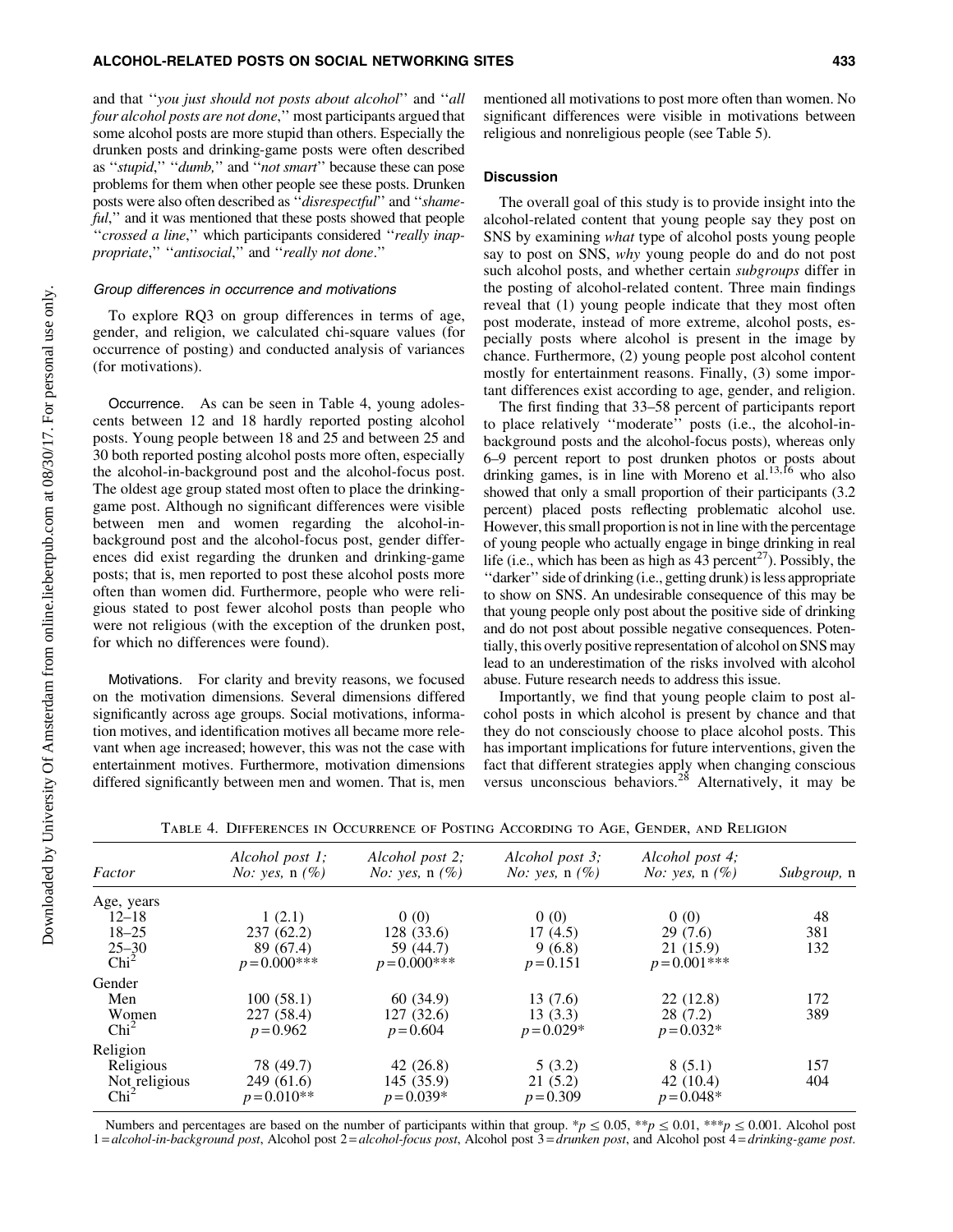|                         | Entertainment    |                      |                | <i>Information</i>                   |                  | Social                                   |                | <i><u><b>Identification</b></u></i>      |         |
|-------------------------|------------------|----------------------|----------------|--------------------------------------|------------------|------------------------------------------|----------------|------------------------------------------|---------|
| Factor                  | $\boldsymbol{M}$ | <b>SD</b>            | $\overline{M}$ | <b>SD</b>                            | $\boldsymbol{M}$ | <b>SD</b>                                | $\overline{M}$ | <b>SD</b>                                | Subgr n |
| Age <sup>a,</sup> years |                  |                      |                |                                      |                  |                                          |                |                                          |         |
| $18 - 25$               | 4.89             | 1.09                 | 2.94           | 1.08                                 | 2.45             | 1.14                                     | 2.06           | 1.20                                     | 251     |
| $25 - 30$               | 5.04             | 1.07                 | 3.52           | 1.18                                 | 2.85             | 1.30                                     | 2.66           | 1.41                                     | 94      |
| <b>ANOVA</b>            |                  | $F(1, 343) = 1.33$ , |                | $F(1, 343) = 18.44$ ,                |                  | $F(1, 343) = 7.76$ ,                     |                | $F(1, 343) = 15.28$ ,                    |         |
|                         | $p = 0.249$      |                      |                | $p = 0.000$ ***                      |                  | $p = 0.006$ **                           |                | $p = 0.000$ ***                          |         |
| Gender                  |                  |                      |                |                                      |                  |                                          |                |                                          |         |
| Men                     | 5.17             | 0.83                 | 3.30           | 1.23                                 | 2.92             | 1.24                                     | 2.76           | 1.49                                     | 104     |
| Women                   | 4.84             | 1.17                 | 3.02           | 1.09                                 | 2.39             | 1.14                                     | 1.99           | 1.12                                     | 242     |
| <b>ANOVA</b>            | $p = 0.009**$    | $F(1, 344) = 6.92$ , |                | $F(1, 344) = 4.66$ ,<br>$p = 0.032*$ |                  | $F(1, 344) = 14.95$ ,<br>$p = 0.000$ *** |                | $F(1, 344) = 27.93$ ,<br>$p = 0.000$ *** |         |
| Religion                |                  |                      |                |                                      |                  |                                          |                |                                          |         |
| Religious               | 4.78             | 1.08                 | 3.02           | 1.24                                 | 2.71             | 1.30                                     | 2.31           | 1.37                                     | 84      |
| Not religious           | 4.98             | 1.09                 | 3.13           | 1.10                                 | 2.50             | 1.16                                     | 2.19           | 1.26                                     | 262     |
| <b>ANOVA</b>            |                  | NS                   |                | NS                                   |                  | NS                                       |                | NS                                       | NS      |

Table 5. Differences in Motivations of Posting According to Age, Gender, and Religion

<sup>a</sup>The means for the age group 12–18 years are not displayed, because this represented only one participant  $(n=1)$ .  $* = p \le 0.05$ ,  $^{**} = p \le 0.01,$  \*\*\* =  $p \le .001$ .

ANOVA, analysis of variance.

worthwhile to change this unconscious behavior into a more conscious process; for example, by encouraging young people to be more aware of what they post online. Future efforts should investigate such intervention strategies.

The second finding that young people appear to post alcohol posts especially for entertainment reasons provides important new insights into why young people post such content, thereby providing suggestions on how to decrease alcohol posts. Given the fact that young people indicate to post alcohol-related content to entertain others, it may be worthwhile to counter the conviction that other people find such posts amusing. Alternatively, the finding that some people do not post alcohol posts because they are afraid of what future employers might think could be incorporated in interventions by reminding people of their future work plans while posting.

That entertainment motives are important for alcohol posts is in line with several studies showing the relevance of entertainment motives for SNS use in general.<sup>20,22</sup> However, much research also stresses the relevance of social motives for general SNS use.<sup>29</sup> Moreover, some studies on perceptions about alcohol posts suggest that people think that others place alcohol posts to be cool or popular<sup>16</sup> or for relationship maintenance.<sup>30</sup> In contrast, these social reasons are not listed as important motivations in our study. An explanation may be that young people find it hard to recognize their need to belong with others,  $31$  or that they react against this influence, and therefore report less social influence than is likely to exist. Looking at social influence in our study in a more subtle way, by examining the responses to the open-ended questions, we find that social words (e.g., ''sharing a nice moment'') are often used when participants list their reasons to post. Perhaps future research should address motivations both by structured questionnaires and in-depth interviews.

Thus, many young people report to post alcohol posts and find this entertaining. However, some participants indicate to never post any alcohol posts because they think this is "stupid." This especially holds for the drunken posts and drinking-game posts because they find such posts disrespectful, but also because they fear that such posts could get themselves into problems. Future research should shed further light on these negative perceptions of some alcohol posts, and if replicated, it might be advisable to develop intervention strategies that encourage these negative perceptions in more young people in future interventions.

The third finding that the reported occurrence of posting and motivations to post differ across certain subgroups provides important information regarding the context in which alcohol posts occur. That is, men, people older than 18 years, and nonreligious people state more often to post alcoholrelated content than women, people younger than 18 years, and religious people. This has important implications for who to target with interventions. Considering motivations, we found significant differences between men versus women and people younger versus older than 25 years regarding the motivations to post alcohol content. This is in line with research by Park $3<sup>2</sup>$  who showed that some general motivations to use SNS differed between different age groups. Future research should aim to understand the mechanisms explaining these differences.

#### **Conclusions**

This study reveals several important new findings about alcohol posts by young people on SNS. We find that especially placement of moderate, instead of more extreme, alcohol posts is reported most often and that young people post alcohol content mostly for entertainment reasons. Results also yielded differences across age, gender, and religion in the posting of alcohol posts. These findings hold relevant implications for future interventions aiming to decrease alcohol posts, for example, by making participants aware of their posting behavior and by targeting specific at risk groups.

#### Acknowledgments

Data collection was facilitated by Leiden University. This work was supported by a Veni grant (451-15-022) from the